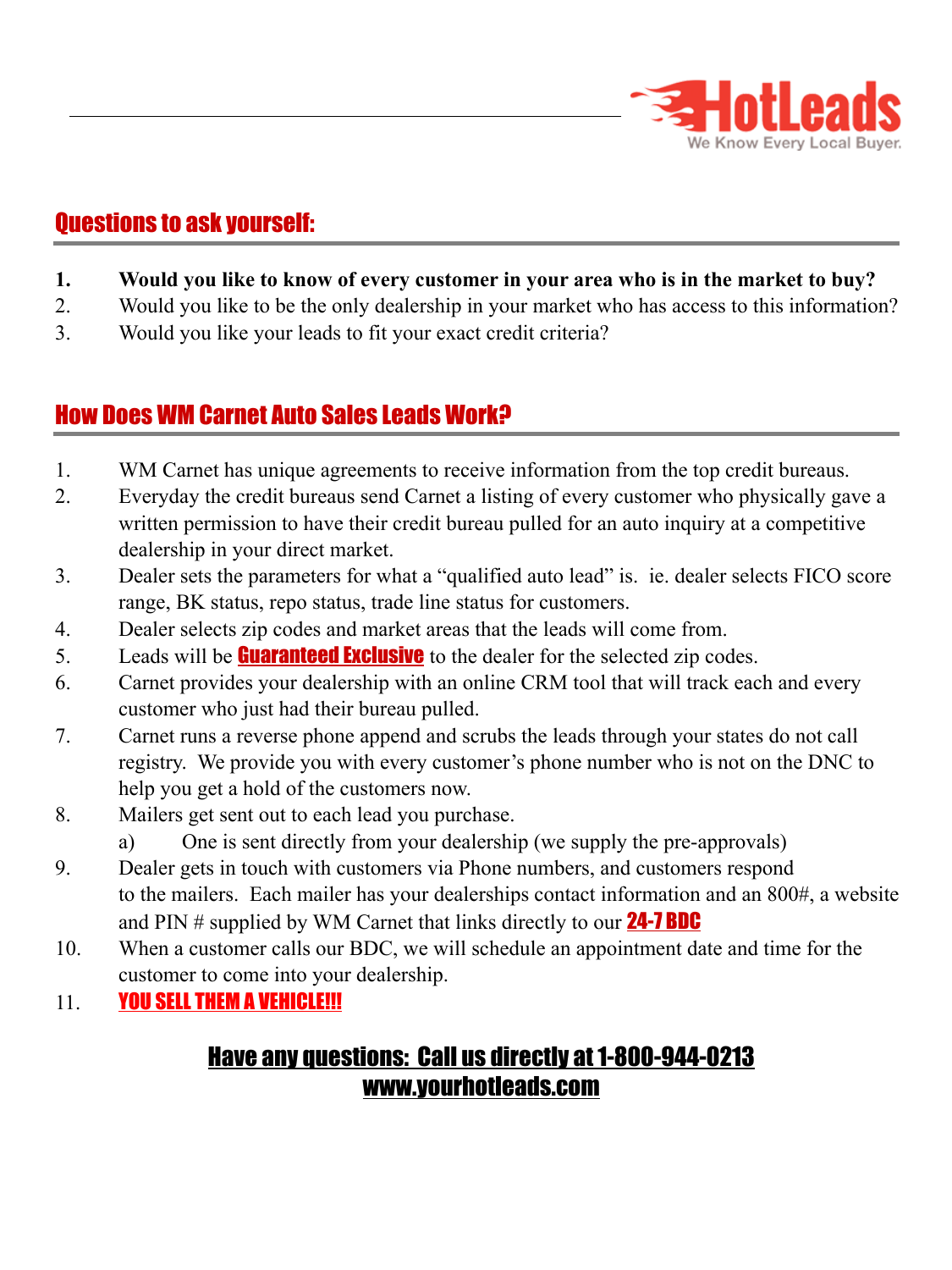

## What are the Costs and Bottom Line R.O.I?

We Include to You at No Additional Charge – Setting up of the CRM, BDC, Customer Track, Rapid Qualifier and a box of Pre-Approved, 4 Color Mailers sent directly to your dealership for every auto lead you purchase (invest in 1,000 auto leads, you receive 1,000 mailers)

750 = \$2.99 per lead = \$2,242.50 *total investment (now including set up)* 1,500 = \$2.50 per lead = \$3,750 *total investment (now including set up)* 3,000 = \$2.00 per lead = \$6,000 *total investment (now including set up)*

Want more auto leads? Ask your knowledgeable account manager.

# R.O.I.

#### **1,500 Leads**:

Minimum of a 4-5% show rate = 68 Apps (*these numbers are very conservative*)  $20\%$  close ratio = 10-13 cars sold  $25\%$  close ratio = 15-17 cars sold  $30\%$  close ratio = 19-21 cars sold

#### **If your average gross is only \$2,000 per vehicle…**

10 cars sold =  $$20,000$  Gross minus  $$3,750$  investment =  $\frac{533\%}{801}$ 21 cars sold =  $$42,000$  Gross minus  $$3,750$  investment =  $1120\%$  ROI

#### Bottom Line:

Today you are watching your ad dollars closer than ever. Today you have to invest your ad dollars more wisely than ever. We are in a different time than we were a few years ago. Make sure that every dollar you spend goes to a customer who is guaranteed to be in the market and actively shopping your competition. Be the dealer to gain more market share. Be the aggressive dealer, make more money, and do it easily with WM Carnet Auto Leads.

## Have any questions: Call us directly at 1-800-944-0213 www.yourhotleads.com